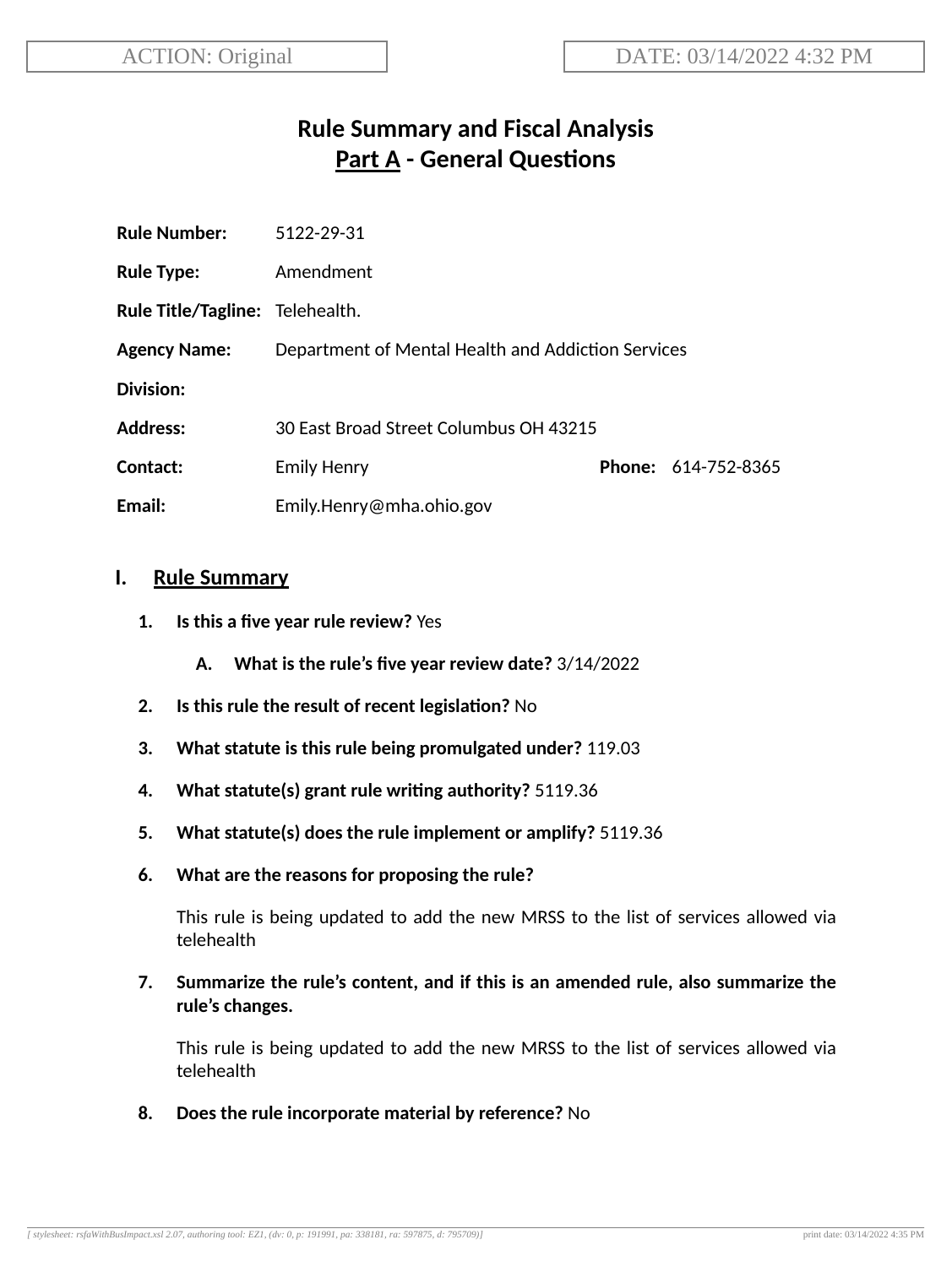**9. If the rule incorporates material by reference and the agency claims the material is exempt pursuant to R.C. 121.75, please explain the basisfor the exempon and how an individual can find the referenced material.**

*Not Applicable*

**10. If revising or re-filing the rule, please indicate the changes made in the revised or refiled version of the rule.**

*Not Applicable*

### **II. Fiscal Analysis**

**11. Please esmate the increase / decrease in the agency's revenues or expenditures in the current biennium due to this rule.**

This will have no impact on revenues or expenditures.

0.0

Not applicable.

**12.** What are the estimated costs of compliance for all persons and/or organizations **directly affected by the rule?**

Not applicable.

- **13. Does the rule increase local government costs? (If yes, you must complete an RSFA Part B).** No
- **14. Doesthe rule regulate environmental protecon? (If yes, you must complete an RSFA Part C).** No
- **15. If the rule imposes a regulaon fee, explain how the fee directly relates to your agency's cost in regulang the individual or business.**

Not applicable

### **III.** Common Sense Initiative (CSI) Questions

- **16. Was this rule filed with the Common Sense Iniave Office?** Yes
- **17. Does this rule have an adverse impact on business?** Yes